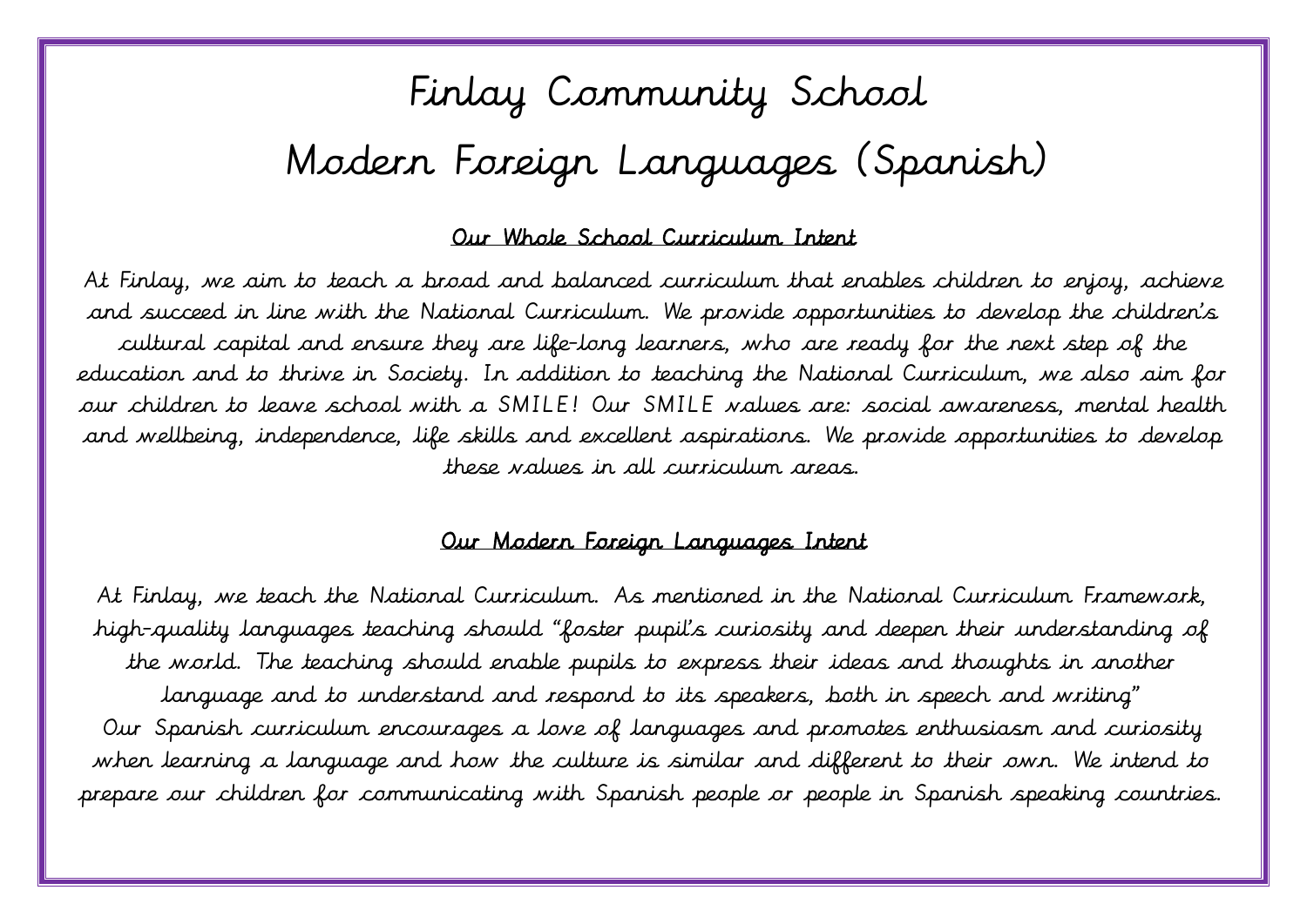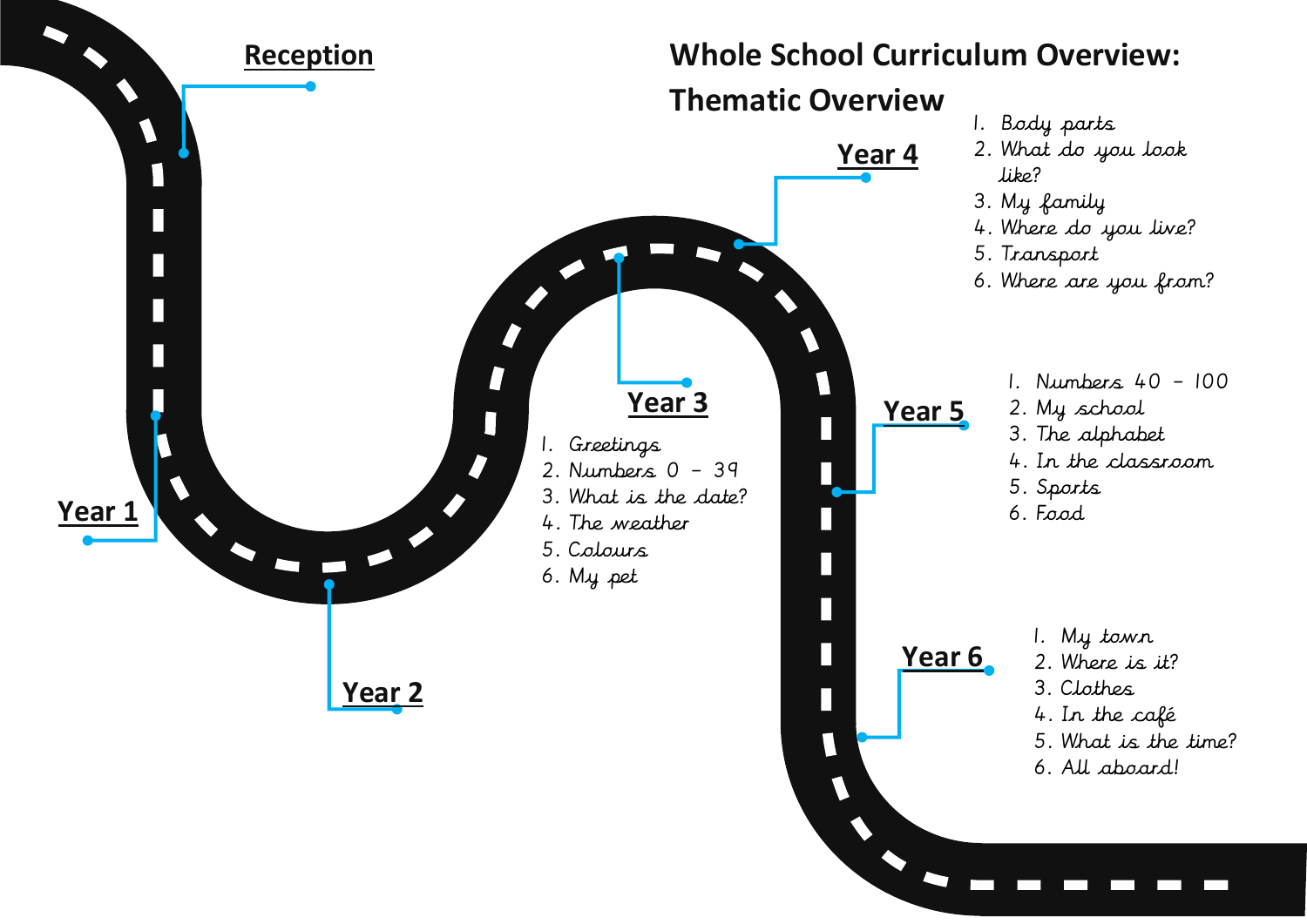#### **Coverage Term by Term (Year 3 – Year 6)**

|             | Autunn Tern                                                                                                                                                                                                                                                                                                                                                                              |                                                                                                                                                                                                                                                                                                                                                                                                                                                                       | Spring Term                                                                                                                                                                                                                                                                                                                                                                                                                                                                                                                                          |                                                                                                                                                                                                                                                                                                                                                                                                                                                                                                                                          | Summer Term                                                                                                                                                                                                                                                                                                                                                             |                                                                                                                                                                                                                                                                                                                                                                                                                                                                                        |
|-------------|------------------------------------------------------------------------------------------------------------------------------------------------------------------------------------------------------------------------------------------------------------------------------------------------------------------------------------------------------------------------------------------|-----------------------------------------------------------------------------------------------------------------------------------------------------------------------------------------------------------------------------------------------------------------------------------------------------------------------------------------------------------------------------------------------------------------------------------------------------------------------|------------------------------------------------------------------------------------------------------------------------------------------------------------------------------------------------------------------------------------------------------------------------------------------------------------------------------------------------------------------------------------------------------------------------------------------------------------------------------------------------------------------------------------------------------|------------------------------------------------------------------------------------------------------------------------------------------------------------------------------------------------------------------------------------------------------------------------------------------------------------------------------------------------------------------------------------------------------------------------------------------------------------------------------------------------------------------------------------------|-------------------------------------------------------------------------------------------------------------------------------------------------------------------------------------------------------------------------------------------------------------------------------------------------------------------------------------------------------------------------|----------------------------------------------------------------------------------------------------------------------------------------------------------------------------------------------------------------------------------------------------------------------------------------------------------------------------------------------------------------------------------------------------------------------------------------------------------------------------------------|
|             | Autunn 1                                                                                                                                                                                                                                                                                                                                                                                 | Autumn 2                                                                                                                                                                                                                                                                                                                                                                                                                                                              | Spring 1                                                                                                                                                                                                                                                                                                                                                                                                                                                                                                                                             | Spring 2                                                                                                                                                                                                                                                                                                                                                                                                                                                                                                                                 | Summer 1                                                                                                                                                                                                                                                                                                                                                                | Summer 2                                                                                                                                                                                                                                                                                                                                                                                                                                                                               |
| Year 3      |                                                                                                                                                                                                                                                                                                                                                                                          |                                                                                                                                                                                                                                                                                                                                                                                                                                                                       |                                                                                                                                                                                                                                                                                                                                                                                                                                                                                                                                                      |                                                                                                                                                                                                                                                                                                                                                                                                                                                                                                                                          |                                                                                                                                                                                                                                                                                                                                                                         |                                                                                                                                                                                                                                                                                                                                                                                                                                                                                        |
| MFL content | Greeting/Saludos<br>-To use greetings<br>confidently at<br>different times of<br>the day and to<br>learn greeting<br>custams<br>- To respond<br>appropriately to the<br>register<br>-To ask others how<br>they feel and to be<br>able to respond<br>when asked using a<br>range of phrases<br>-To ask/respond to<br>questions about<br>rame.<br>-To learn the words<br>for numbers to 12 | Numbers 1-39/Los<br>Números 0-39<br>-To be able to<br>respond to<br>questions about<br>owr age<br>- To use and<br>understand numbers<br>$to$ 31<br>- To count with<br>accurate<br>pronunciation<br>-To rame in<br>Spanish any digit<br>fro 0-31 at random<br>- To carry out<br>simple sums in<br>Spanish<br>- To be able to take<br>part in traditional<br>Spanish numbers<br>games such as El<br>Pañuelo<br>- To learr about<br>Epiphany<br>celebrations in<br>Spain | What is the<br><u>date?/¿Qué fecha</u><br><u>es?</u><br>-To learn the names<br>of the months<br>-To be able to<br>pronounce words<br>accurately<br>-To demonstrate<br>understanding of<br>the new vocabulary<br>in games<br>- To use and<br>understand numbers<br>$to$ 31<br>-To be able to<br>respond to<br>questions about<br>own birthdays<br>-To learn the<br>birthday song in<br>Spanish<br>- To be able to say<br>the date in Spanish<br>- To be able to take<br>part in traditional<br>Spanish numbers<br>games such as El<br>Juego de la Oca | The <i>weather</i> /El<br>Tiempo<br>-To Jearr<br><i>vocabulary</i> for<br>weather<br>- To be able to<br>respond to<br>questions about the<br>weather<br>- To learr the<br>names of the days<br>of the week<br>- To collect weather<br>data<br>-To use the new<br><i>voc</i> abulary<br>creatively such as<br>making up a rap or<br>song to perform in<br>class<br>-To consider own<br>culture and compare<br>it with others by<br>learning about some<br>of the festivals<br>celebrated in Spain<br>or other Spanish<br>speaking country | Calaurs/Las Calares<br>- To learr the<br>words for colours<br>in Spanish and to<br>pronounce them<br>accurately<br>- To be able to<br>express a preference<br>about colour<br>- To describe items<br>using vocabulary<br>for colours<br>– To show<br>understanding of<br>syntactic structures<br>-To recognise and<br>respond to simple<br>stories, rhymes and<br>sangs | My pets/Mi Mascota<br>-To learr<br>vocabulary for pets<br>and other animals<br>and to pronounce<br>words clearly and<br>correctly<br>- To be able to<br>answer questions<br>about pets such as<br>their names, ages<br>and colour<br>-To show<br>understanding of<br>short phrases by<br>matching sound to<br>print and by reading<br>aloud<br>- To identify<br>meaning and show<br>understanding of<br>familiar statements<br>- To develop<br>listening skill by<br>picking out words |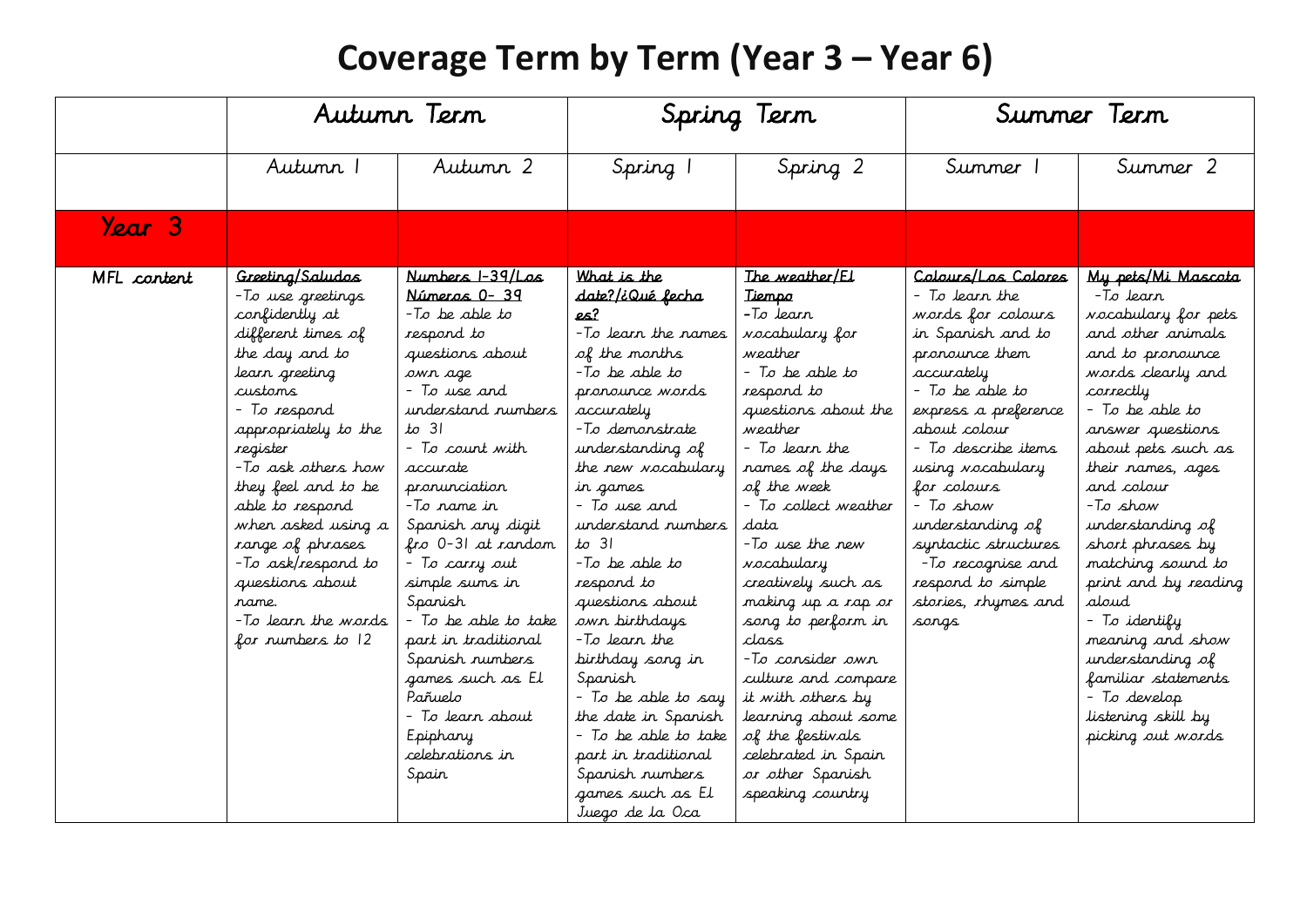| Year 4      |                                                                                                                                                                                                                                                                                                                                                                                                                  |                                                                                                                                                                                                                                                                                                                                                                                                                                                |                                                                                                                                                                                                                                                                                                                                                                                                                                                                                                      |                                                                                                                                                                                                                                                                                                                                         |                                                                                                                                                                                                                                                                                                                                                                                                                                                                                                          |                                                                                                                                                                                                                                                                                                                                                                                                                                                                                                                                                                                                                                                                                         |
|-------------|------------------------------------------------------------------------------------------------------------------------------------------------------------------------------------------------------------------------------------------------------------------------------------------------------------------------------------------------------------------------------------------------------------------|------------------------------------------------------------------------------------------------------------------------------------------------------------------------------------------------------------------------------------------------------------------------------------------------------------------------------------------------------------------------------------------------------------------------------------------------|------------------------------------------------------------------------------------------------------------------------------------------------------------------------------------------------------------------------------------------------------------------------------------------------------------------------------------------------------------------------------------------------------------------------------------------------------------------------------------------------------|-----------------------------------------------------------------------------------------------------------------------------------------------------------------------------------------------------------------------------------------------------------------------------------------------------------------------------------------|----------------------------------------------------------------------------------------------------------------------------------------------------------------------------------------------------------------------------------------------------------------------------------------------------------------------------------------------------------------------------------------------------------------------------------------------------------------------------------------------------------|-----------------------------------------------------------------------------------------------------------------------------------------------------------------------------------------------------------------------------------------------------------------------------------------------------------------------------------------------------------------------------------------------------------------------------------------------------------------------------------------------------------------------------------------------------------------------------------------------------------------------------------------------------------------------------------------|
| MFL Content | Body parts/El<br><u>Cuerpo</u><br>- To recognise and<br>say the rames of<br>some body parts<br>accurately<br>- To be able to<br>label a drawing<br>correctly<br>-To be able to<br>follow simple<br>instructions with a<br>physical response.<br>-To be able to draw<br>a picture following<br>simple instructions.<br>- To be able to<br>recall the names of<br>body parts in<br>games such as<br>Simon says<br> | What do you look<br>Like?/¿Cómo Eres<br>Tú?<br>-Revise vocabulary<br>for body parts.<br>-To learn the<br>adjectives needed to<br>describe ourselves<br>$-T$ o be able to<br>describe aurselves<br>and others.<br>-To respond with<br>understanding to<br>questions about<br>appearance<br>-Songs and games<br>- Adjectives and<br>colours<br>– Christmas Eve<br>celebrations in<br>Spain and further<br>Christmas activities<br>and vocabulary | My family/Mi<br><b>Familia</b><br>-To identify<br>correctly names for<br>family members<br>-To understand and<br>say whether or not<br>they have brothers<br>ar sisters<br>- To respond with<br>Se Ilamawhen<br>asked someone's<br>rame<br>- To be able to<br>respond to simple<br>questions about<br>own family<br>-To copy familiar<br>short phrases<br>correctly<br>-To rame and<br>describe people<br>-To use visual<br>clues to produce<br>short phrases,<br>using mainly<br>memorised language | Where do you<br><u>live?/¿Dánde Vives?</u><br>-To ask and<br>respond to<br>questions about<br>where we live<br>- To compare own<br>home with Spanish<br>hames<br>- To Jearr the<br>names of different<br>rooms in a house<br>-To be able to ask<br>and respond to<br>simple questions<br>about own home,<br>-Easter <i>Nocabulary</i> . | Transport/El<br>Transporte<br>-To learn the names<br>of different means<br>of transport and to<br>pronounce the<br>words accurately<br>-To recognise the<br>pictorial flashcard<br>and respond with<br>the correct word<br>and vice versa<br>-To be able to read<br>and understand<br>simple sentences<br>-To be able to ask<br>and respond to<br>questions on how<br>we travel to school<br>-To use the new<br>language with a<br>purpose such as in<br>a class survey on<br>how we travel to<br>school | Where are you<br>fram/¿ <u>De Dánde</u><br>Eres?<br>-To be able to say<br>where we are from<br>and to talk about<br>our nationality.<br>-To locate, identify<br>and pronounce the<br>names of European<br>countries correctly.<br>-To identify correctly<br>countries on an<br>outline map orally<br>and in writing and<br>to familiarise<br>themselves with the<br>location of these<br>countries within<br>Europe.<br>-To identify correctly<br>the flags for some<br>European countries<br>and to recall<br>vocabulary for<br>colours.<br>-To recognise and<br>write the names of<br>some European cities<br>or a map and to<br>practice pronouncing<br>the new words<br>accurately. |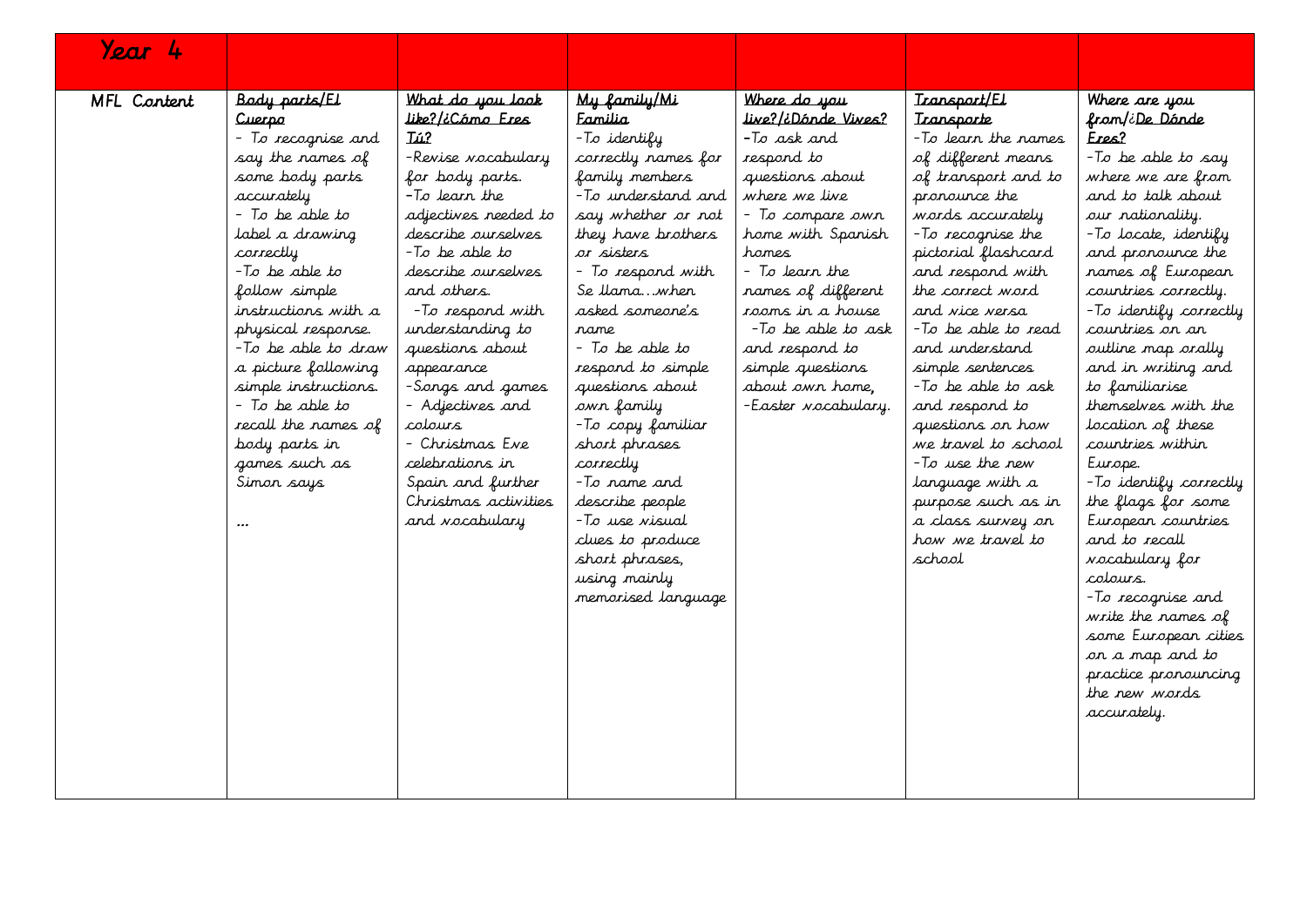| Year 5      |                         |                      |                        |                      |                       |                     |
|-------------|-------------------------|----------------------|------------------------|----------------------|-----------------------|---------------------|
|             |                         |                      |                        |                      |                       |                     |
| MFL Content | Numbers $40 -$          | My school/Mi         | The alphabet/El        | In the classroom/En  | Sports/El Deporte     | Food/La Comida      |
|             | <u> 100/Los Números</u> | Colegio              | Alfabeto               | ta Clase             | - To recognise and    | -To learn the names |
|             | $40 - 100$              | $-$ To learn the     | -To learn the          | -To learn simple     | use correct           | for some foods and  |
|             | -To revise and          | names for different  | Spanish alphabet       | ways of asking for   | <i>vocabulary</i> for | drinks and to       |
|             | consolidate familiar    | places around        | $=$ To understand and  | classroom objects    | sports and other      | pronounce them      |
|             | language                | school               | use the alphabet to    | and to be able to    | hobbies               | accurately          |
|             | – To work               | - To compare our     | spell names and        | reply                | -To recognise the     | -To perform simple  |
|             | collaboratively to      | school with a        | simple Spanish         | - To be familiar     | pictorial flashcard   | communicative tasks |
|             | develop role-plays      | Spanish school: the  | wards                  | with classroom       | and respond with      | using single words, |
|             | which incorporate       | building, the school | -To write down         | routines and to be   | the correct word      | phrases and short   |
|             | familiar language       | day, school dinners  | letters and simple     | able to follow       | and vice versa        | sentences.          |
|             | - To use and            | and uniforms         | words as they are      | instructions         | -To take part in      | -To make links      |
|             | understand numbers      | -To learn the names  | spelt out              | - To work            | games and activities  | between some        |
|             | $to$ $100$              | for school subjects  | -To recognise          | collaboratively to   | to practise the       | sounds, rhymes and  |
|             | - To count with         | - To express likes   | sounds when they       | develop role-plays   | wards                 | spellings and read  |
|             | accurate                | and dislikes about   | hear them              | which incorporate    | - To revise the       | aloud familiar      |
|             | pronunciation, to       | school subjects and  | -To produce the        | the new language     | names of the days     | wards               |
|             | identify any digit      | with a reason        | written form of        | and skills           | of the week to        | - To label food and |
|             | from 0-100 at           | - To link a school   | certain sounds and     | -To use language     | respond to            | drink items using   |
|             | random and to take      | subject with a time  | wards.                 | confidently to       | questions about       | matching or linking |
|             | parts in sums and       | and day              | -To recognise familio  | initiate and sustain | hobbies and sports    | activities          |
|             | number games            |                      | words when spelt       | conversations and    | practised during the  | – To krow what is   |
|             | confidently such as     |                      | out, writing them      | to tell stories      | week                  | eaten in Spain at   |
|             | Bingo.                  |                      | down for               | -To perform to an    | - To be able to       | breakfast time and  |
|             |                         |                      | reinforcement,         | audience.            | express opinions      | to discuss healthy  |
|             |                         |                      | matching or linking    |                      | about sports and      | eating              |
|             |                         |                      | activities             |                      | hobbies with          | $-T$ o be able to   |
|             |                         |                      | -To Jearn more abou    |                      | reasons               | express preferences |
|             |                         |                      | how sounds are         |                      |                       | about food          |
|             |                         |                      | represented in writing |                      |                       |                     |
|             |                         |                      |                        |                      |                       |                     |
|             |                         |                      |                        |                      |                       |                     |
|             |                         |                      |                        |                      |                       |                     |
|             |                         |                      |                        |                      |                       |                     |
|             |                         |                      |                        |                      |                       |                     |
|             |                         |                      |                        |                      |                       |                     |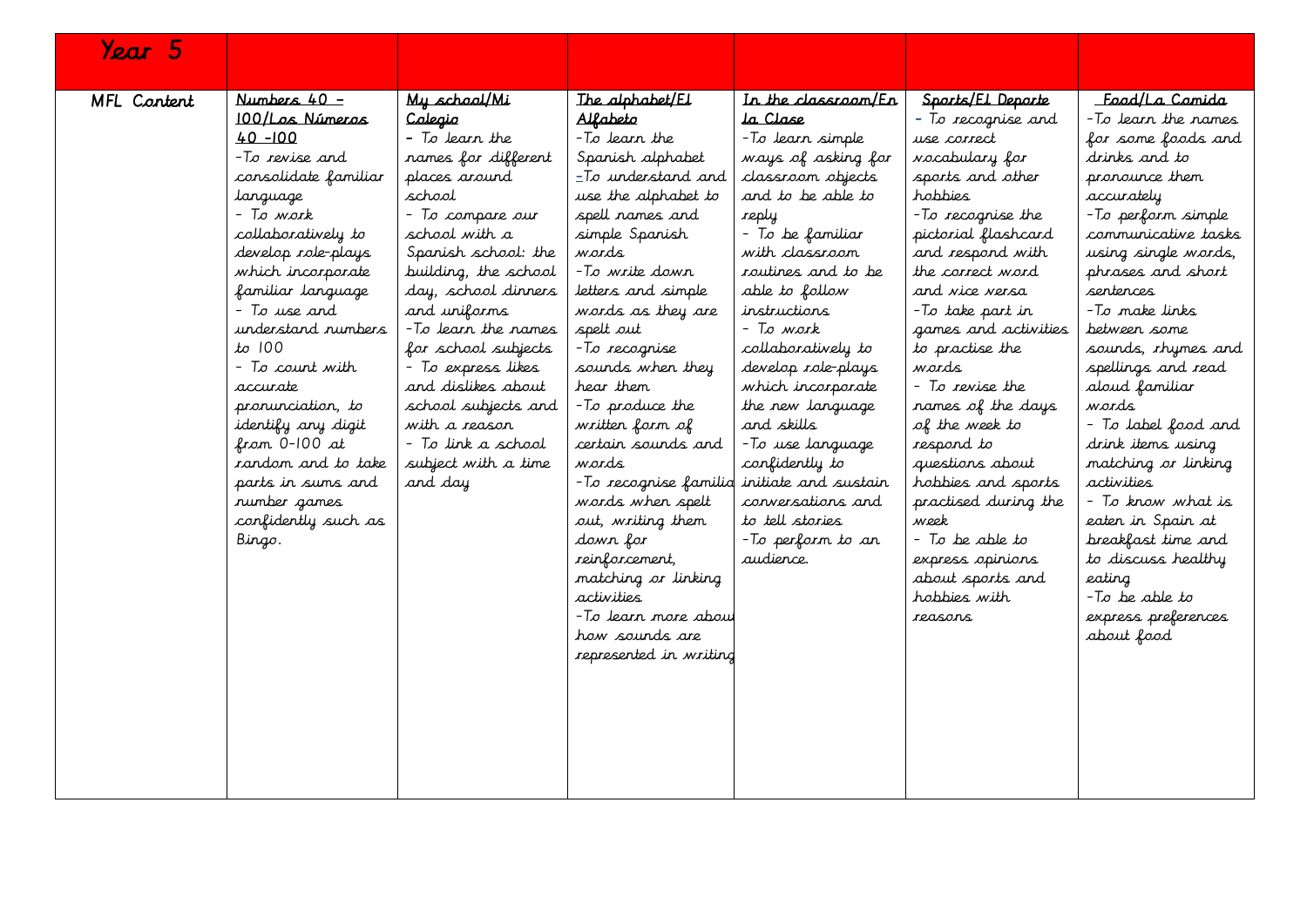| Year 6      |                                 |                                          |                                            |                             |                                        |                                   |
|-------------|---------------------------------|------------------------------------------|--------------------------------------------|-----------------------------|----------------------------------------|-----------------------------------|
|             |                                 |                                          |                                            |                             |                                        |                                   |
| MFL Content | My town/Mi Ciudad               | Where is it?/¿Dónde                      | Clothes/La Ropa                            | In the café/En el           | What is the                            | All aboard/iA                     |
|             | -To understand                  | Está?                                    | - To learn                                 | Café                        | time?/¿Qué Hara Es?                    | Bardo!                            |
|             | and use the names               | - To be able to ask                      | <i>vocabulary</i> for                      | -To revise food and         | - To ask and tell                      | -To be able to say                |
|             | for places in the               | for and to                               | clothes and to                             | drinks vocabulary           | the time on the                        | where we are going                |
|             | local area and to               | understand simple                        | pronounce words                            | and expressing              | hour, half past,                       | when responding to                |
|             | pronounce them                  | directions                               | accurately                                 | preferences about           | quarter to and                         |                                   |
|             | accurately                      | -To begin to use                         | - To learn the                             | food and drink.             | quarter past                           | -To understand                    |
|             | - To label pictures             | new phrases when                         | singular form of                           | -To devise and              | -To show                               | spoken and written                |
|             | accurately                      | speaking to                              | the verb Llevar                            | participate in a            | understanding of                       | descriptions of                   |
|             | -To play games                  | somebody they don't                      | - To lister to and                         | dialogue or role            | times by holding up                    | towns and features                |
|             | using the new                   | know and to                              | understand simple                          | play, using an              | a rumber card or                       | of a region                       |
|             | language                        | practise these in                        | sentences describing                       | appropriate form of         | by recognising                         | -To use a bilingual               |
|             | confidently                     | role plays                               | what people are                            | address                     | different times on a                   | dictionary with a                 |
|             | -To compare our                 | $-$ To be able to                        | wearing                                    | -To identify social         | clock                                  | real purpose                      |
|             | local area and a                | identify familiar                        | -To be able to                             | conventions at home         | To pronounce time                      | - To revise                       |
|             | Spanish town                    | words and phrases<br>in a text and to be | select and name the                        | and in other                | phrases accurately                     | wocabulary about                  |
|             | identifying<br>similarities and | able to understand                       | correct clothing for<br>different types of | cultures<br>To ask how much | when repeating<br>-To predict what the | personal details by               |
|             | differences.                    |                                          | weather                                    | something costs, to         | time will be in a                      | making own<br>passport in Spanish |
|             | - Occupations                   | its meaning<br>- To be able to           | - To learr                                 | understand prices           | given rumber of                        | -To consider own                  |
|             |                                 | read aloud and                           | adjectives for size                        | and select money            | hours                                  | culture and compare               |
|             |                                 | accurately longer                        | and quality and to                         | appropriately               | - To show                              | it with others by                 |
|             |                                 | texts                                    | use them in the                            | -To say prices              | understanding of                       | learning about some               |
|             |                                 | - To prepare and                         | correct position in                        | correctly when              | time phrases                           | of the festivals                  |
|             |                                 | perform role plays                       | the sentence                               | asked in a dialogue         |                                        | celebrated in Spain               |
|             |                                 |                                          | - To describe orally                       |                             |                                        | or other Spanish                  |
|             |                                 |                                          | and in writing                             |                             |                                        | speaking country                  |
|             |                                 |                                          | what someone else                          |                             |                                        |                                   |
|             |                                 |                                          | is wearing using                           |                             |                                        |                                   |
|             |                                 |                                          | adjectives for                             |                             |                                        |                                   |
|             |                                 |                                          | colour, size and                           |                             |                                        |                                   |
|             |                                 |                                          | quality                                    |                             |                                        |                                   |
|             |                                 |                                          | -To add the                                |                             |                                        |                                   |
|             |                                 |                                          | feminine ending                            |                             |                                        |                                   |
|             |                                 |                                          | when appropriate in                        |                             |                                        |                                   |
|             |                                 |                                          | spoken and written                         |                             |                                        |                                   |
|             |                                 |                                          | form                                       |                             |                                        |                                   |
|             |                                 |                                          |                                            |                             |                                        |                                   |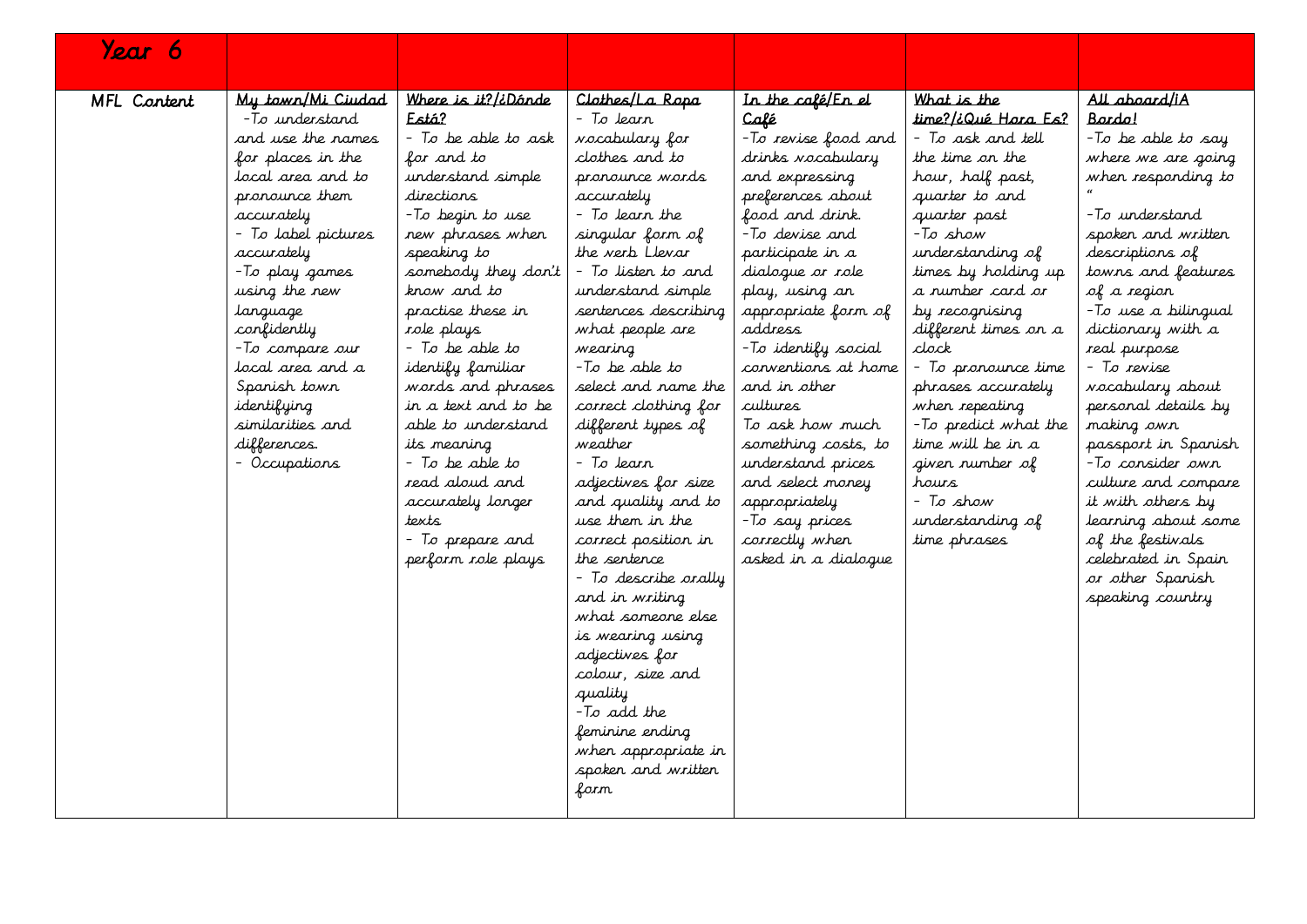## **Progression of Knowledge, Skills and Understanding in the National Curriculum**

#### **Oracy work**

| Year 3                  | Year 4                  | Year 5                 | Year 6                  |
|-------------------------|-------------------------|------------------------|-------------------------|
| Listen and respond to   | Memorise and present a  | Prepare and practice a | Understand the main     |
| simple rhymes, stories  | short spoken text       | simple conversation,   | points and simple       |
| and songs               |                         | reusing familiar       | opinions in a spoken    |
|                         |                         | <i>voc</i> abulary and | story, song or passage  |
|                         |                         | structures in new      |                         |
|                         |                         | contexts               |                         |
| Recognise and respond   | Listen for specific     | Understand and express | Perform to an audience  |
| to sound patterns and   | words and phrases       | simple opinions        | (class, assembly)       |
| wards                   |                         |                        |                         |
| Perform simple          | Listen for sounds,      | Listen attentively and | Understand longer and   |
| communicative tasks     | <i>rhyme and rhythm</i> | understand more        | more complex sentences  |
| using single words      |                         | complex words and      | and separate phrases    |
| phrases and short       |                         | sentences.             |                         |
| sentences               |                         |                        |                         |
| Listen attentively and  | Ask and answer          | Present a short        | Use spoken language     |
| understand instructions | questions on several    | presentation on a      | confidently to initiate |
| everyday classroom      | topics                  | familiar topic         | and sustain             |
| language and praise     |                         |                        | conversations and to    |
| wards                   |                         |                        | tell stories            |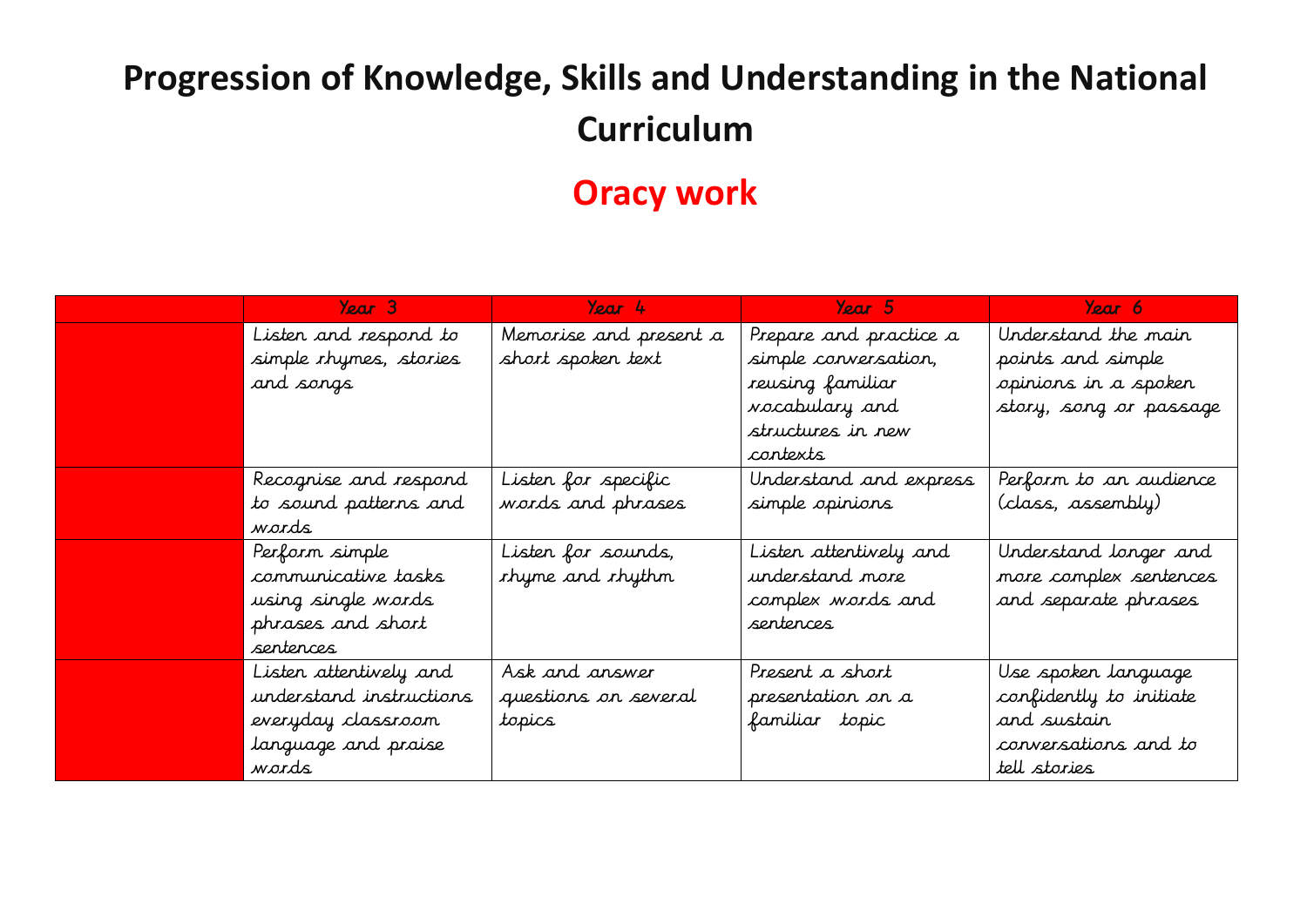## **Progression of Knowledge, Skills and Understanding in the National Curriculum**

#### **Literacy**

| Year $3$                | Year 4                   | Year 5                 | Year 6                  |
|-------------------------|--------------------------|------------------------|-------------------------|
| Recognize some familiar | Read and understand a    | Re-read frequently a   | Read and understand     |
| words in reading form   | range of familiar        | variety of short texts | the main points in some |
|                         | reading phrases          |                        | detail from a short     |
|                         |                          |                        | reading passage         |
| Make links between      | Follow a short familiar  | Make simple sentences  | Identify different text |
| phonemes rhymes and     | text, listening and      | and short texts        | types and read short    |
| spellings and read      | reading at the same time |                        | authentic texts for     |
| aloud familiar words    |                          |                        | enjoyment and           |
|                         |                          |                        | information             |
| Experience with the     | Read some familiar       | Write words, phrases   | Match sound to          |
| writing of simple words | words and phrases        | and short phrases      | sentences and           |
|                         | aloud and pronounce      | using a reference      | paragraphs              |
|                         | them accurately          |                        |                         |
|                         | Write simple words and   |                        | Write sentences on a    |
|                         | phrases using a model    |                        | range of topics using a |
|                         | and some words from      |                        | model                   |
|                         | memory                   |                        |                         |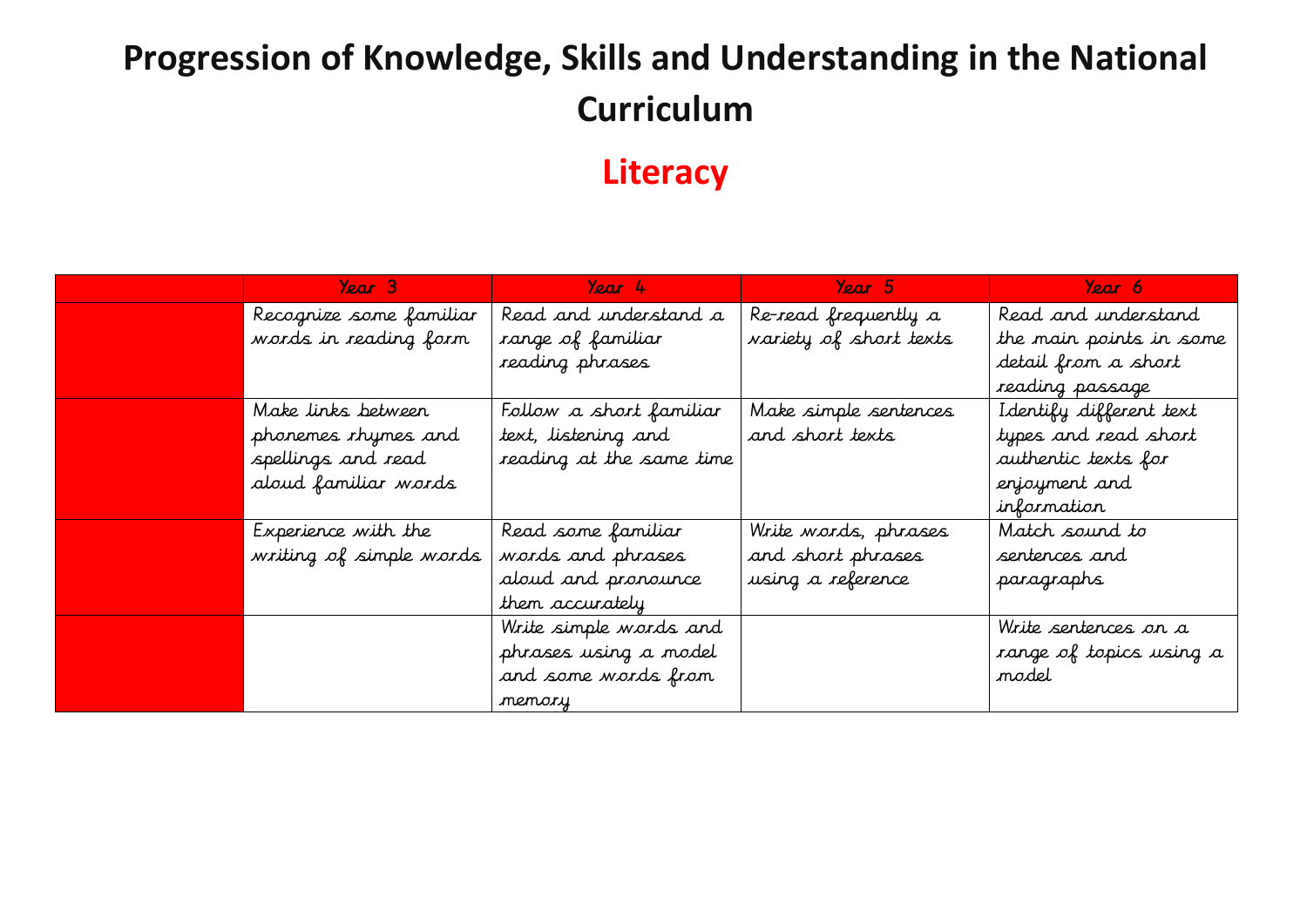#### **Progression of Knowledge, Skills and Understanding in the National Curriculum**

#### **Knowledge about the language**

| Year 3                                                                           | Year 4                                                                                                       | Year 5                                                                               | Year 6                                                                                                           |
|----------------------------------------------------------------------------------|--------------------------------------------------------------------------------------------------------------|--------------------------------------------------------------------------------------|------------------------------------------------------------------------------------------------------------------|
| I dentify specific sounds,<br>phonemes and words                                 | Reinforce and extend recognition<br>of word classes and their<br>standard function                           | Recognize patterns in simple<br>sentences                                            | Recognise patterns in a foreign<br>language                                                                      |
| Recognize commonly used<br>thyming sounds                                        | Recognise and apply simple<br>agreements singular and plural                                                 | Manipulate language by<br>changing an element in a<br>sentence                       | Notice and match agreements                                                                                      |
| Initate pronunciation of sounds                                                  | Use question forms                                                                                           | Apply knowledge of rules when<br>building sentences                                  | Use knowledge of words text<br>and structure to build simple,<br>spoken and reading passages                     |
| Hear main word classes                                                           | Recognize that texts in different<br>languages will often have the<br>same conventions of style of<br>layout | Develop accuracy in<br>pronunciation and intonation                                  | Use knowledge of word order<br>and sentence construction to<br>support the understanding of the<br>reading text. |
| Recognize question forms and<br>narratives                                       | Apply phonic knowledge of the<br>language to support reading<br>and writing                                  | Understand and use negatives                                                         | use knowledge of words and<br>text conventions to build<br>sentences and short texts                             |
| Recognize how sounds are<br>represented in reading forms                         | I dentify a different writing<br>system                                                                      | Appreciate different languages<br>use different writing conventions                  | Devise questions for authentic<br>use                                                                            |
| Notice the spelling of familiar<br>wards                                         |                                                                                                              | Recognize a typical conventions<br>of word order in the foreign<br>tanguage          |                                                                                                                  |
| Recognize the languages describe<br>familiar things differently                  |                                                                                                              | Understand that words will not<br>always have a direct equivalent<br>in the language |                                                                                                                  |
| Recognize that many languages<br>are spoken in UK and across<br>the <i>world</i> |                                                                                                              | Notice different text types and<br>deal with authentic texts                         |                                                                                                                  |
| Recognize the conventions of<br>politeness                                       |                                                                                                              |                                                                                      |                                                                                                                  |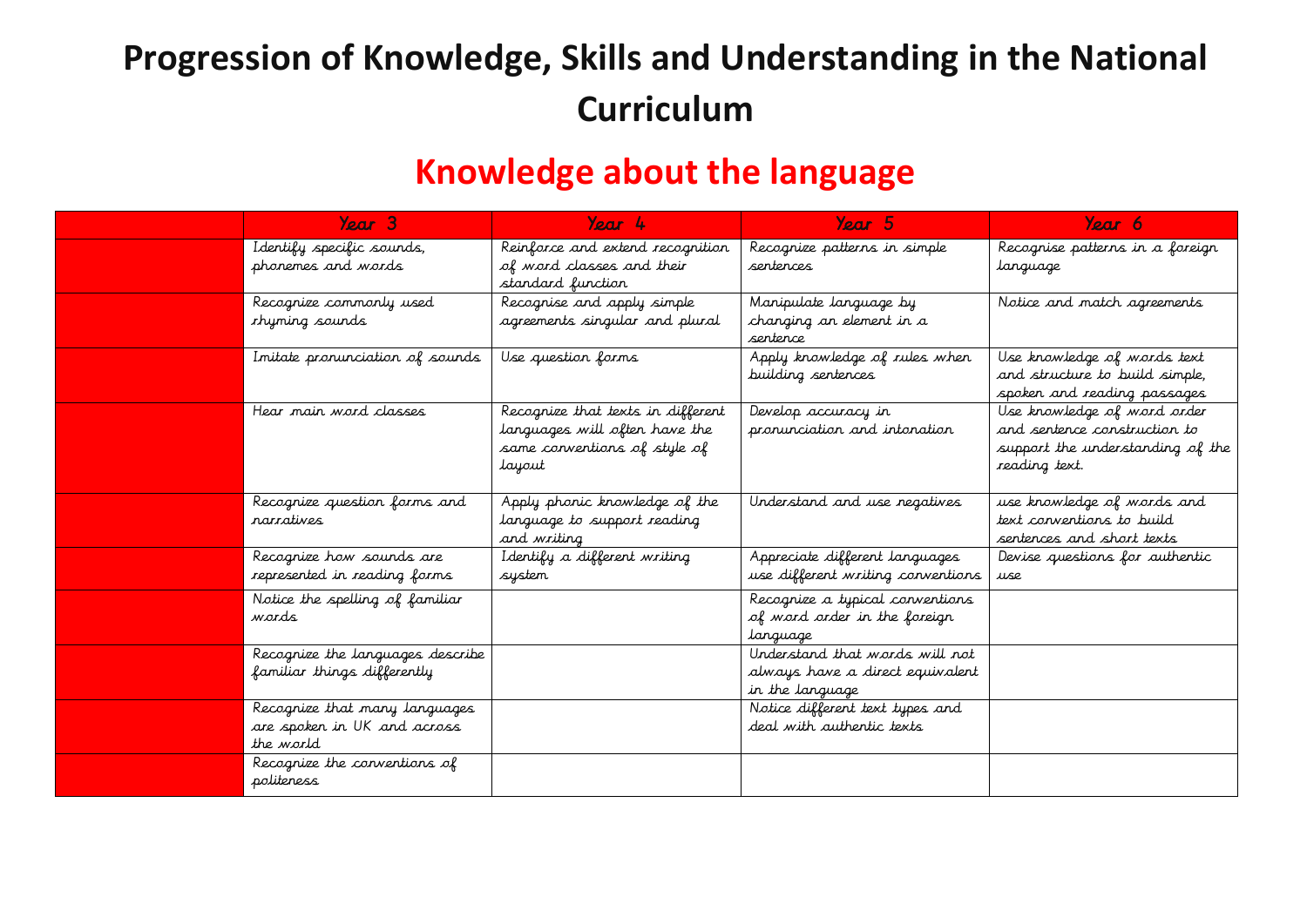## **Progression of Knowledge, Skills and Understanding in the National Curriculum**

#### **Intercultural understanding**

| Year 3                  | Year 4                   | Year 5                   | Year 6                 |
|-------------------------|--------------------------|--------------------------|------------------------|
| Learn about the         | Learn about festival     | Look at further aspects  | Compare attitudes      |
| different languages     | and celebrations in      | of their everyday lives  | towards aspects of     |
| spoken by children in   | different cultures       | from the perspective of  | everyday life          |
| the school              |                          | someone from another     |                        |
|                         |                          | country                  |                        |
| Locate countries where  | Know about some          | Recognize similarities   | Recognize and          |
| the language is spoken  | aspects of everyday life | and difference between   | understand some of the |
|                         | and compare them to      | places                   | differences between    |
|                         | their own                |                          | people                 |
| I dentify social        | Compare traditional      | Compare symbols,         | Present information    |
| conventions at home     | stories                  | objects or products that | about an aspect of     |
| and in other cultures   |                          | represent their own      | culture                |
|                         |                          | culture with those of    |                        |
|                         |                          | another country          |                        |
| Make contact with the   | To learn about ways of   |                          |                        |
| country/countries where | travelling to the        |                          |                        |
| the language is spoken  | country/countries        |                          |                        |